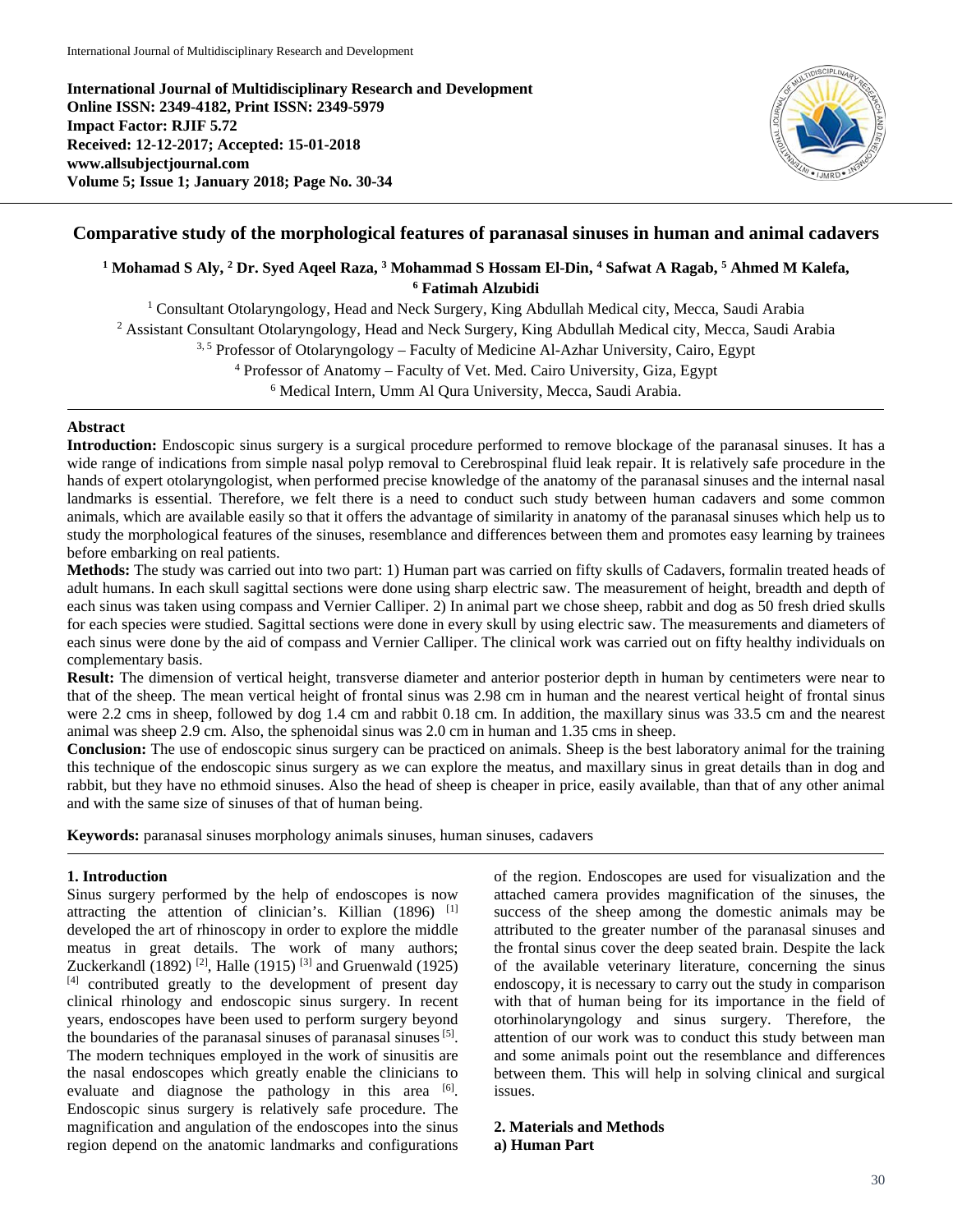The study in the human models was carried on fifty dried skulls of adult, formalin treated heads of adult human (thirty one males and nineteen females), from the dissecting room in a reputed medical school in cooperation with Zagazig and Ainshams university in Egypt. Fifty living clinically healthy cases for the endoscopic examination were also examined.

## **Methods**

In order to study the paranasal sinuses, we must study them in relation to the nasal cavity, dried and fifty formalin treated heads skulls have been used. Each skull was studied, sagittal sections were done by using sharp electric saw, the measurement of height, breadth and depth of each sinus was taken using compass and Vernier. The turbinate bones have been resected by using turbinectomy scissors and toothed forceps. The different and communication of the paranasal sinuses with the nasal cavity were studied on fifty formalin treated models.

## **The clinical work**

Endoscopic view of the lateral nasal wall, middle turbinate, nasal septum, maxillary ostia and were carried out in fifty healthy human beings (30 females and 20 males) and the findings were correlated clinically, the healthy individuals were adults with an age range from 30 to 50 years.

## **b) Animal Part**

In the animal models we chose sheep, rabbit and dog as fifty fresh dried skulls for each species were studied. A sagittal section had been done in every skull by using electric saw and is completed by the help of toothed forceps. The measurement and diameters of each sinus was done by the aid of compass and Vernier.

## **3. Results**

**3.1 Human model**

Fig (1) Lateral nasal wall of the human being to show:

- 1. Hard palate
- 2. 2- soft palate
- 3. Frontal
- 4. Openings of the middle and anterior ethmoidal air cells
- 5. Inferior turbinate
- 6. Eustachian tube orifice
- 7. Sphenoid sinus
- 8. Septum
- 9. Tongue



**Fig 1:** Lateral nasal wall of the human being

**Sphenoidal sinus:** There are two sinuses within the body of the sphenoid bone, superiorly related to the optic chiasma and the fossa for the pituitary gland posteriorly. They are asymmetrical in shape with c- shaped intervening septum, in most examined cases the left sphenoidal sinus was larger than right one and extends across the median plane posterior to invade the basilar part of the occipital bone.The average mean value of the sphenoidal sinuses are 2cm the vertical height, 1.7cm the transverse breadth and 2.1cm the anteroposterior depth.

**Frontal sinus:** Frontal sinuses are bilateral asymmetrical cavities behind the supraciliary arches of the frontal bone. The inter sinus septum is deviated in the studied specimens and was not exact meddling, the floor of each frontal sinus is funnel shaped toward its ostium forming frontal infundibulum. The average mean value of each one is 2.98cm in height, 2.39cm in breadth and 1.95 in depth. In the majority of the studied specimens where the frontonasal duct was recorded the mean value of the length of the duct is 5.25mm.

**Maxillary sinus:** Is the largest pyramidal air nasal sinuses, localized in the body of the maxillary bones. Its average height is 3.55cm, breadth 2.45cm and depth 3.25cm.

## **3.2 The animal models**

## **3.2.1 Paranasal sinuses of the sheep**

**Frontal sinus:** Is the largest paranasal sinus and extends within the frontal bone. Its length 5.3cm, width 3.3cm cranially and 3.95cm caudally. Its separated by a thin plate of bone which is 3.2cm in length and 0.6cm in height.The frontal sinus is divided into two parts, medial and lateral. The medial one is deeper and narrower than the lateral one, it's about 1.2cm in length at the middling and 1.4cm in width and 0.7cm in depth. The lateral sinus is extensive and larger than the medial one, and is about 4.1cm in length, 1.9cm cranially and 2.3cm caudally.

Fig (2) Right side of dried skull of sheep show:

- 1. Lateral part of frontal sinus
- 2. Medial part of frontal sinus
- 3. Cornual sinus
- 4. Lacrimal Sinus
- 5. Maxillary sinus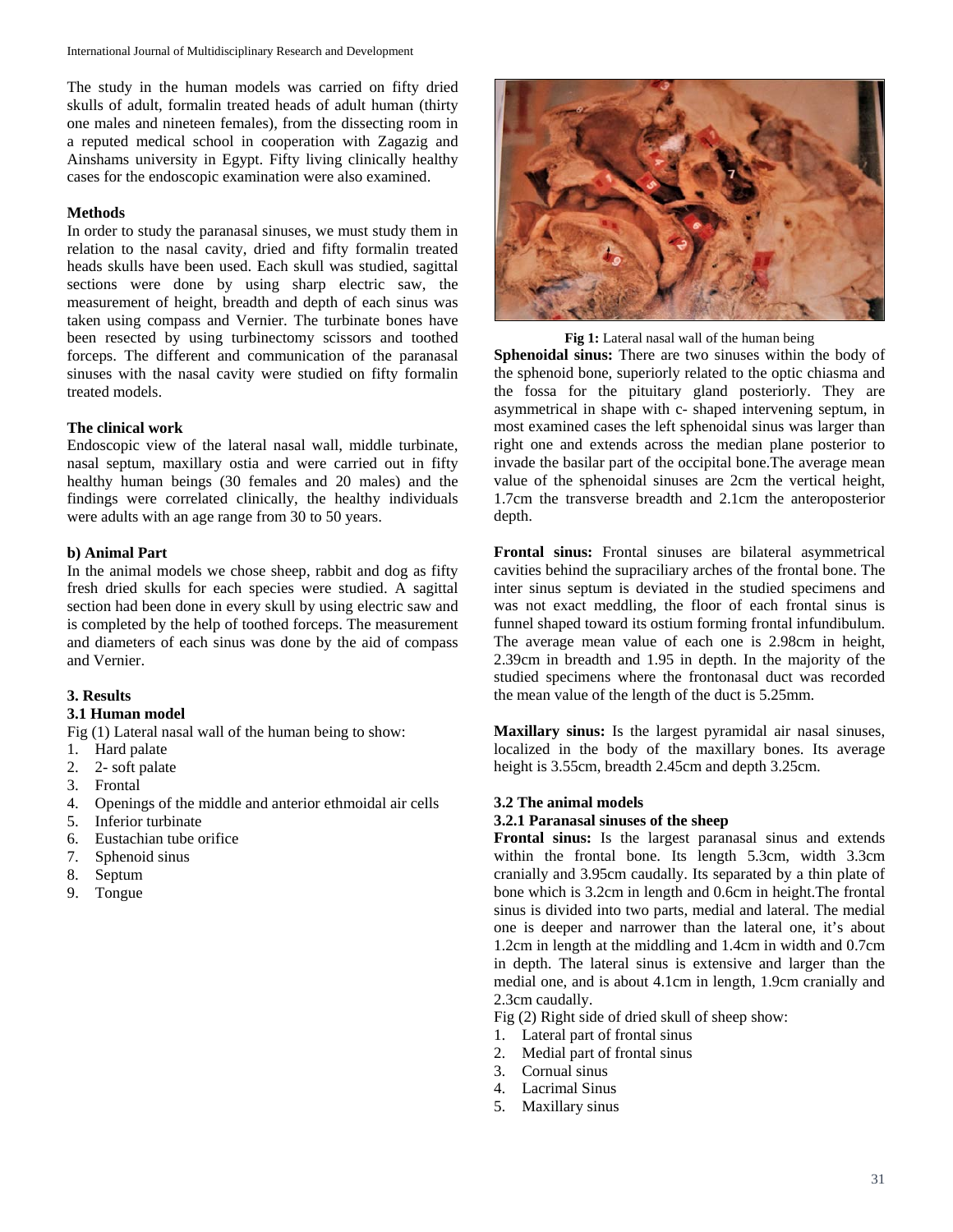

**Fig 2:** Right side of dried skull of sheep

**Maxillary sinus:** It is the largest paranasal sinus present in the maxilla and extend upto zygomatic bones. The vertical height Is about 2.9cm, the transverse breadth is about 1.9cm, and the anteroposterior depth is about 3.5cm.

It is divided into two parts by a bony septum containing the infraorbital canal, medial and lateral compartment. The lateral one is the largest and communicates with the palatine and lacrimal sinus. The medial compartment communicates downward with the palatine sinuses, over the infraorbital canal.

Fig (3) Lateral wall of the sheep show:

- 1. Infraorbital canal
- 2. Inferior part of the maxillary sinus
- 3. Palatine sinus
- 4. Frontal sinus
- 5. Superior part of the maxillary sinus
- 6. Sphenoid sinus



**Fig 3:** Lateral wall of the sheep

Sphenoidal sinus: It is nearly quadrilateral in shape about 1.3cm in length and width. The sphenoid sinus occupied in presphenoid bone and rostrally it communicates with the caudo-ventral part of the ethmoid bone. The cadual part of the ethmoid bone projects into the rostral end of the sphenoid sinus. The two sinuses are separated by inter sinus bony septum.

## **3.2.2 Paranasal sinuses of the dog**

The frontal sinus and the maxillary sinus are the only

paranasal sinuses in dog.

**Frontal sinus:** Is the largest paranasal sinus and divided into three compartments the lateral one is the largest and it divided into small recesses by bony lamellae which are occluded by the turbinate bone.

The medial compartment of the frontal sinus is small and related to the median septum, the ectoturbinate bone invade to this compartment. The rostral part of the frontal sinus, the smallest one lies at the junction of the maxilla with the frontal and nasal bones.

**Maxillary sinus:** Is very small and bounded by the maxilla, lacrimal and Palatine bones.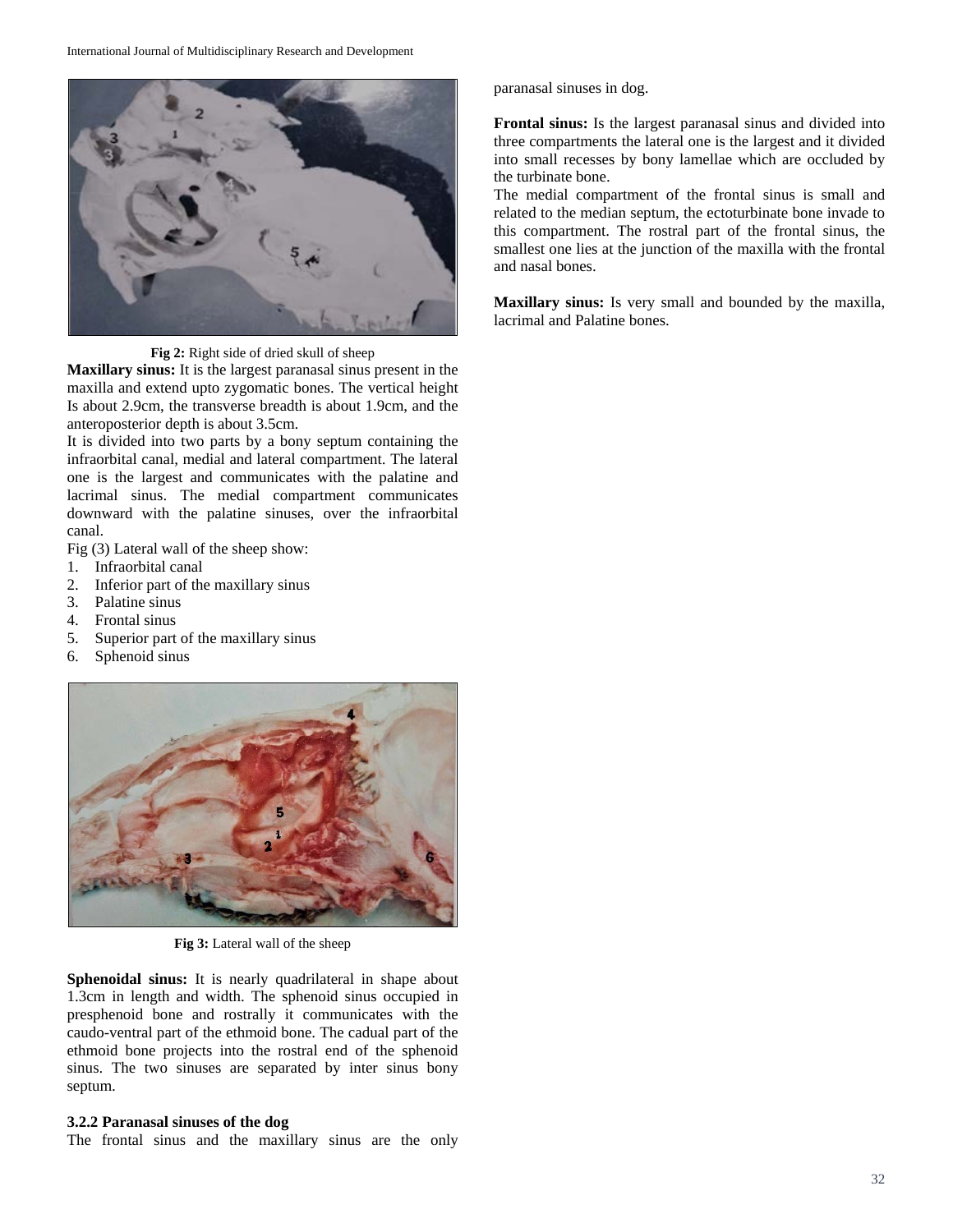## **3.2.3 Paranasal sinuses of the rabbit**

The frontal sinus and the maxillary sinus are the only paranasal sinuses recorded in rabbit.

Fig (4) lateral nasal wall of the rabbit show:

- 1. Frontal sinus
- 2. Maxillary sinus ostia
- 3. Superior turbinate
- 4. Inferior turbinate's
- 5. Middle turbinate's



**Fig 4:** lateral nasal wall of the rabbit

**Frontal sinus:** It is small in size about 4mm in anteroposterior, 2mm in transverse breadth, 1.5mm in vertical height.It is excavated in the frontal bone. The opening of the frontal sinus extends into the posterior part of the ethmoturbinate into the middle meatus.

**Maxillary sinus:** It is larger than the frontal sinus, cone shaped, lies in the maxilla. Its apex lies anteriorly about 1mm from the canine tooth. It measures 9mm in anteroposterior, 6mm in vertical height, at the base of the cone which lies posterior and its transverse breadth is 4mm, its lateral wall is formed by the maxilla, superiorly the junction of the maxilla with the nasal bone, posteriorly the lacrimal bone, ventraly the palatine process of the maxilla. It is opens into the middle meatus.

## **4. Discussion**

The frontal sinuses have similar morphological features, in man and dog but there is difference in their drainage, where in man in majority of cases which are studied in our work it evacuates either through the frontonasal duct which drain into the superior part of the hiatus semilunar or in the frontal recess which communicates with the ethmoidal infundibulum.

In dog the frontal sinus opens into the dorsal ethmoidal meatus. The rule played by the anterior prolongation of the nasal cavity in dog revealed in the present study the enlargement of the frontal sinus in dog and its division into three compartment medial, lateral, rostral.

In sheep the frontal sinus is divided into (lateral and medial sinuses) on each side, the lateral sinus communicates with the nasal cavity in the rostro-lateral region of the sinus and opens into the olfactory part of the middle nasal meatus between the

middle nasal concha and the lacrimal bone. The medial frontal sinus opens independently into the same region of the nasal cavity, rostral to the opening of the lateral sinus. The comparative data on the mean value of the frontal sinus in the studied adult human being, sheep, dog & rabbit are present in (table 1).

**Table 1:** Comparative data on the mean value of the frontal sinus in the studied adult human being, sheep, dog and rabbit

|                                     | <b>Adult human being</b> | Sheep | Dog  | Rabbit |
|-------------------------------------|--------------------------|-------|------|--------|
| Vertical height in (cm)             | 2.98                     | 2.2   | 1.4  | 0.18   |
| Transverse diameter in<br>(cm)      | 2.39                     | 3.72  | 2.4  | 0.22   |
| Anterior posterior<br>depth in (cm) | 1.95                     | 5.3   | 2.15 | 0.43   |

The sphenoid sinus is present in man & animals, but in animals it shows some morphological features and differences [7, 8, 9]. Our findings are nearly similar to that reported by Mehta (1993) [1], Becker (1994) [10] and Sethi *et al*. (1995) [5], the sphenoid sinus is nearly quadrilateral in shape occupied in the presphenoid bone. The sphenoid sinus in man are two sinuses within the body of the sphenoid bone superiorly, related to the optic chiasma anteriorly and the fossa of the pituitary gland posteriorly. While the sphenoid sinus in sheep forming the main floor of the middle cranial fossa. The sphenoid sinus in sheep is bisected by a bony septum dissecting it into two cavities. These cavities open by separate opening in the nasal cavity.

We found that in most examined cases in man the left sphenoid sinus was longer than the right one. The sphenoid ostium is elliptical in shape and situated antero-superior to the sphenoid sinus below the cribriform plate of the ethmoidal bone and it is about 1.2 cm superior the choanal opening. The comparative data on the mean value of the sphenoid sinus in the studied adult human being, sheep are present in (table 3). The maxillary sinus of sheep (table) is divided into two parts by the infraorbital canal, medial and lateral compartments which communicate with each other, the lateral is the largest one. The cone of the lateral maxillary sinus of sheep looks like that in rabbit. In sheep the maxillary sinus opens into the middle meatus in common with the palatine sinus, slightly lateral to the opening of the frontal sinus at the level of the last cheek tooth. While in rabbit the sinus opens into the middle meatus between the superior and inferior turbinate bones. The comparative data on the mean value of the maxillary sinus in the studied adult human being, sheep and rabbit are present in (table 2). The maxillary sinus in man is similar to that of the rabbit but the differences is attributed to the size of the head, it is cone shaped, in the rabbit the base of the cone present posteriorly but in man the base of cone is towards the lateral wall of the nasal cavity.

**Table2:** Comparative data on the mean value of the maxillary sinus in the studied adult human being, sheep and rabbit

| 21                                  | <b>Adult human being</b> | <b>Sheep</b> | <b>Rabbit</b> |
|-------------------------------------|--------------------------|--------------|---------------|
| Vertical height in (cm)             | 33.5                     | 2.9          | 0.5           |
| Transverse diameter in (cm)         | 2.45                     | 1.9          | 0.42          |
| Anterior posterior depth in<br>(cm) | 3.25                     | 3.5          | 1.0           |